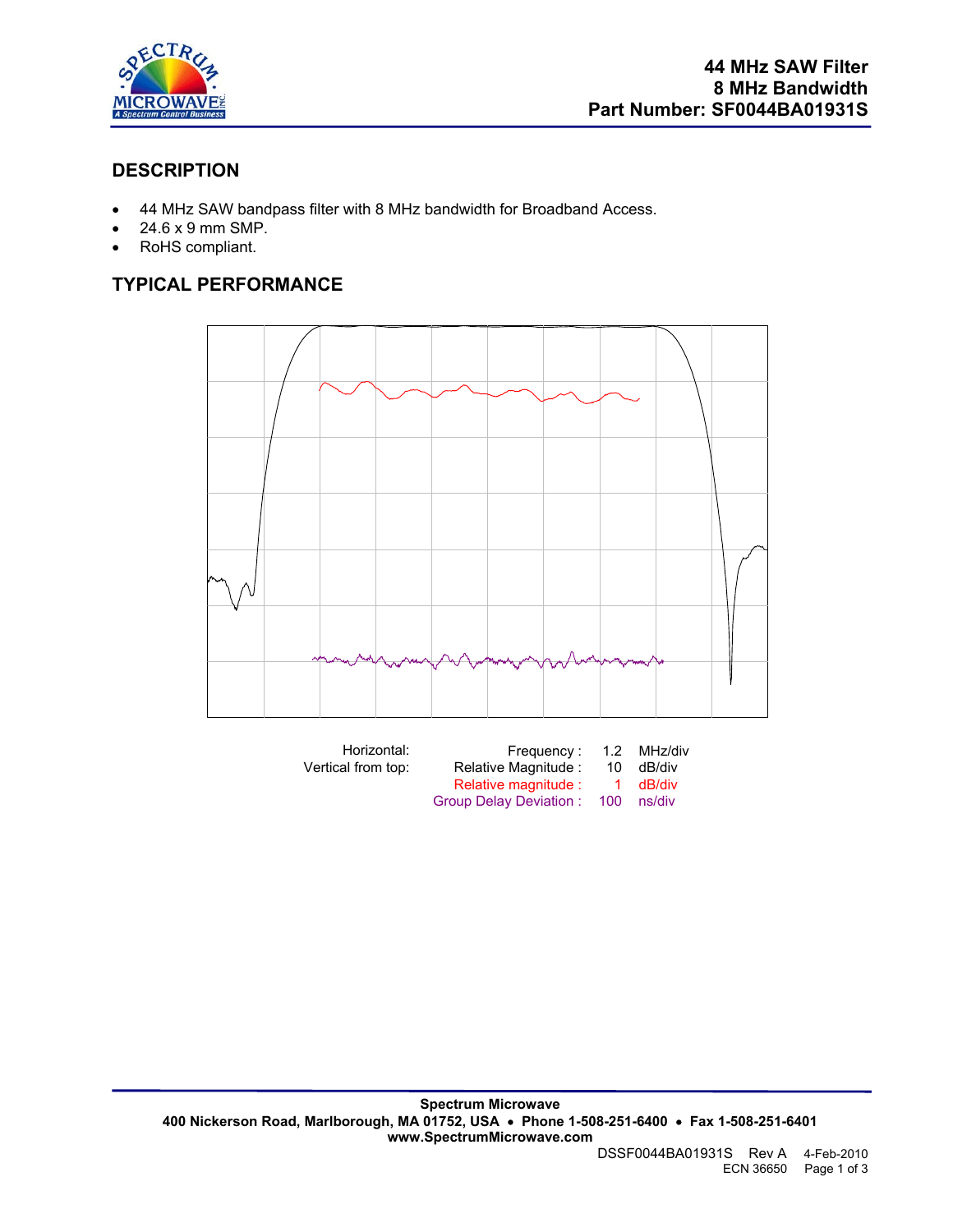

#### **SPECIFICATION**

| Parameter                                | Min                 | <b>Typ</b> | <b>Max</b> | <b>Units</b> |
|------------------------------------------|---------------------|------------|------------|--------------|
| Center Frequency (Fc) <sup>1</sup>       |                     | 44.0       |            | <b>MHz</b>   |
| Insertion Loss <sup>2</sup>              |                     | 25         | 25.5       | dB           |
| Lower 1dB Band Edge                      |                     | 40.18      | 40.24      | <b>MHz</b>   |
| Upper 1 dB band Edge                     | 47.76               | 47.84      |            | <b>MHz</b>   |
| 3 dB Bandwidth                           | 8.08                | 8.09       |            | <b>MHz</b>   |
| Lower 38 dB Band Edge                    | 38.94               | 39.07      |            | <b>MHz</b>   |
| Upper 38 dB Band Edge                    |                     | 48.99      | 49.06      | <b>MHz</b>   |
| Passband Amplitude Ripple <sup>3</sup>   |                     | 0.4        | 0.5        | dB p-p       |
| Passband Group Delay Ripple <sup>4</sup> |                     | 40         | 75         | ns p-p       |
| Rejection (10 to 36.84 MHz)              | 46                  | 45         |            | dB           |
| Rejection (36.84 to 38.94 MHz)           | 39                  | 42         |            | dB           |
| Rejection (49.06 to 51.16 MHz)           | 39                  | 42         |            | dB           |
| Rejection (51.16 to 80 MHz)              | 41                  | 45         |            | dB           |
| <b>Ambient Temperature</b>               |                     | 25         |            | °C           |
| Source / Load Impedance                  |                     | 50         |            | Ω            |
| Temperature Coefficient of Frequency     |                     | $-72$      |            | ppm/ °C      |
| Substrate Material                       | 128 Lithium Niobate |            |            |              |

Notes: 1. Defined as the average of the lower and upper 3 dB frequencies.

2. Value at 44 MHz.

3. Measured over 40.39 to 47.25 MHz.

4. Measured over 40.24 to 47.76 MHz.

## **MAXIMUM RATINGS**

| <b>Parameter</b>                   |     | Max |        |
|------------------------------------|-----|-----|--------|
| Storage Temperature Range          | -40 | 85  | $\sim$ |
| <b>Operating Temperature Range</b> | 20  |     | $\sim$ |
| Input Power Level                  |     |     | dBm    |

## **MATCHING CIRCUIT**



Note: External matching components are not required.